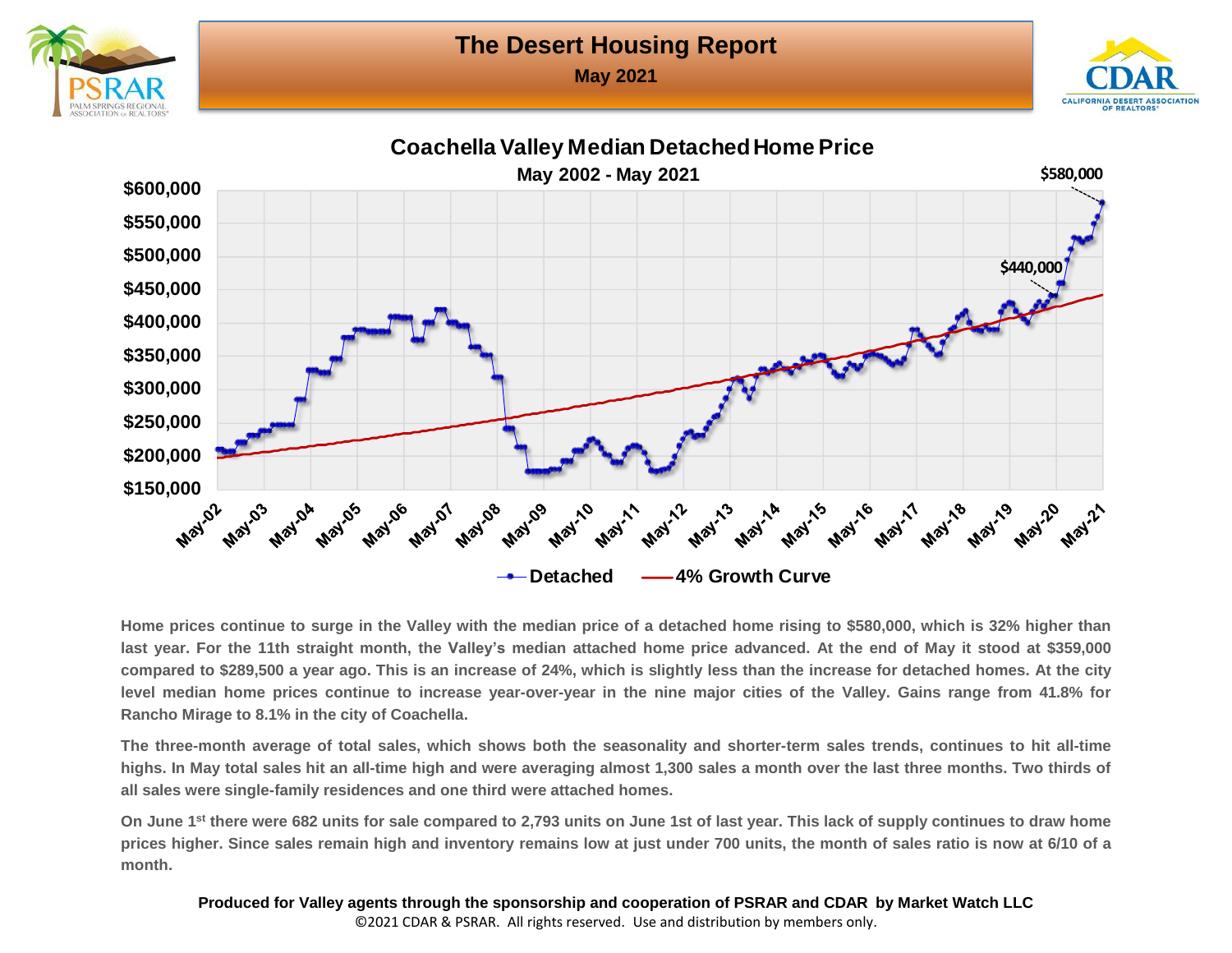**May 2021**









#### **Coachella Valley Attached Median Price**

For the 11th straight month, the Valley's median attached home price advanced. At the end of May it stood at \$359,000 compared to \$289,500 a year ago. This is an increase of 24%, which is slightly less than the increase for detached homes. It is clear from the chart that we have reached an important moment time wise. Historically the three-month average of median prices peaked in May and declined about 10% over the following four or five months. It remains to **be seen whether this unusually strong housing market continues to follow the seasonal pattern.**

**Produced for Valley agents through the sponsorship and cooperation of PSRAR and CDAR by Market Watch LLC** ©2021 CDAR & PSRAR. All rights reserved. Use and distribution by members only.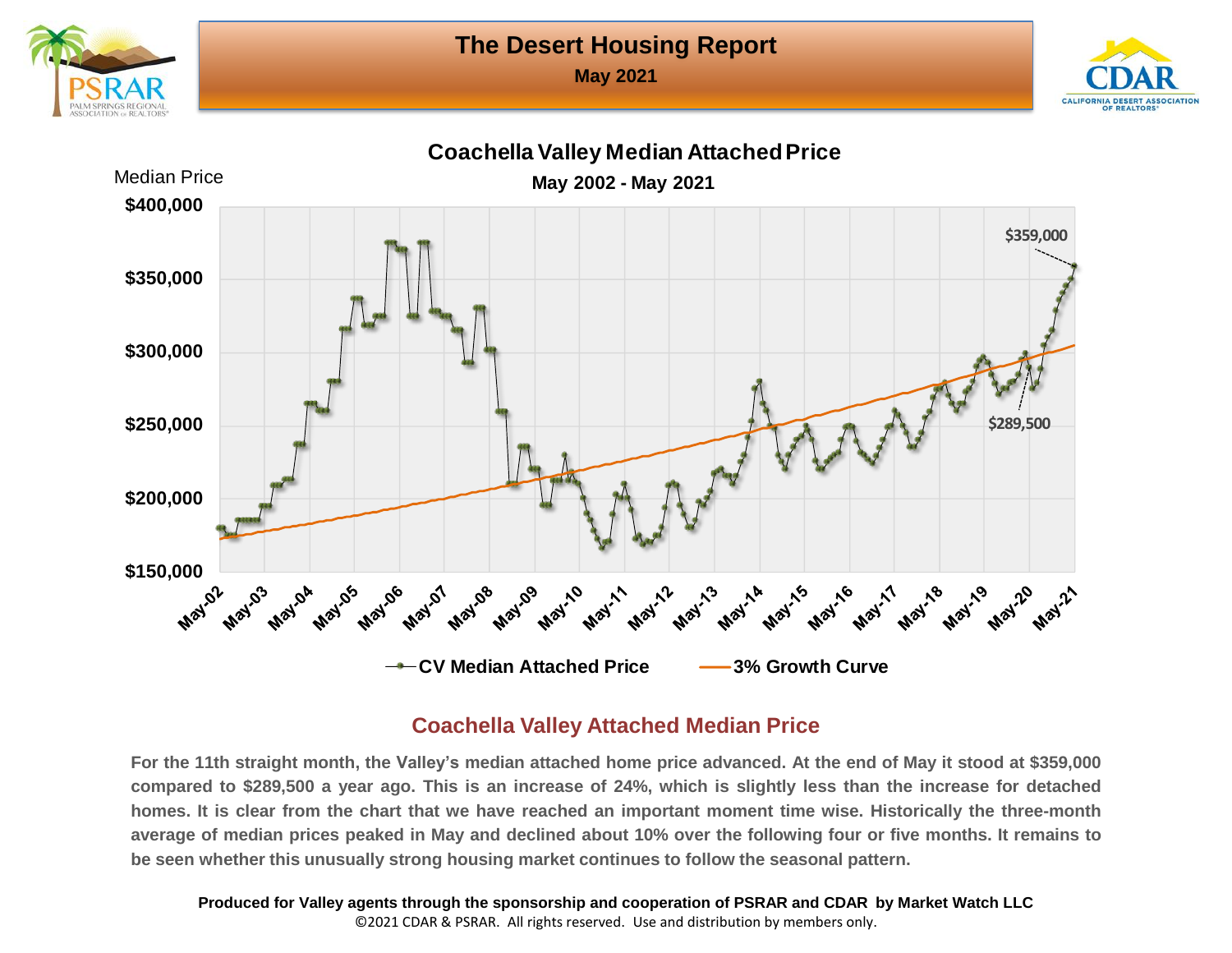

**May 2021**



#### **Detached Homes**

| <b>City</b>                | $May-21$  | <b>Year Ago</b> | $12 \text{ mo}$<br>change | <b>2011 Low</b> | <b>Gain off</b><br><b>2011 Low</b> | <b>2006 High</b> | $%$ from<br><b>High</b> |
|----------------------------|-----------|-----------------|---------------------------|-----------------|------------------------------------|------------------|-------------------------|
| Rancho Mirage              | \$899,000 | \$634,000       | 41.8%                     | \$423,000       | 112.5%                             | \$950,000        | $-5.4%$                 |
| Palm Springs               | \$935,000 | \$705,063       | 32.6%                     | \$335,000       | 179.1%                             | \$600,000        | 55.8%                   |
| Indian Wells   \$1,250,000 |           | \$948,000       | 31.9%                     | \$540,000       | 131.5%                             | \$1,205,000      | 3.7%                    |
| <b>Indio</b>               | \$439,950 | \$340,000       | 29.4%                     | \$158,500       | 177.6%                             | \$380,500        | 15.6%                   |
| <b>Palm Desert</b>         | \$575,000 | \$449,000       | 28.1%                     | \$287,000       | 100.3%                             | \$543,000        | 5.9%                    |
| Desert Hot Springs         | \$317,000 | \$250,000       | 26.8%                     | \$85,000        | 272.9%                             | \$295,000        | 7.5%                    |
| La Quinta                  | \$718,500 | \$573,000       | 25.4%                     | \$245,000       | 193.3%                             | \$682,020        | 5.3%                    |
| <b>Cathedral City</b>      | \$443.700 | \$375,000       | 18.3%                     | \$139,000       | 219.2%                             | \$395,000        | 12.3%                   |
| <b>City of Coachellal</b>  | \$308,000 | \$285,000       | 8.1%                      | \$121,950       | 152.6%                             | \$335,000        | $-8.1%$                 |

#### **Attached Homes**

| <b>City</b>               | <b>May-21</b> | Year Ago  | 12 Month<br>Change | <b>2011 Low</b> | Gain off 2011<br>Low | <b>2006 High</b> | $%$ from<br><b>High</b> |
|---------------------------|---------------|-----------|--------------------|-----------------|----------------------|------------------|-------------------------|
| La Quinta                 | \$472,000     | \$361,750 | 30.5%              | \$265,000       | 78.1%                | \$532,500        | $-11.4%$                |
| Rancho Mirage             | \$402,000     | \$308,657 | 30.2%              | \$260,000       | 54.6%                | \$510,000        | $-21.2%$                |
| <b>Indian Wells</b>       | \$510,000     | \$415,000 | 22.9%              | \$321,500       | 58.6%                | \$557,500        | $-8.5%$                 |
| <b>Palm Desert</b>        | \$374,900     | \$319.945 | 17.2%              | \$175,000       | 114.2%               | \$410,000        | $-8.6%$                 |
| <b>Cathedral City</b>     | \$207,000     | \$180,000 | 15.0%              | \$107,500       | 92.6%                | \$270,500        | $-23.5%$                |
| Palm Springs              | \$320,500     | \$281,500 | 13.9%              | \$150,000       | 113.7%               | \$350,000        | $-8.4%$                 |
| <b>Indio</b>              | \$227,900     | \$205,500 | 10.9%              | \$75,000        | 203.9%               | \$279,000        | $-18.3%$                |
| <b>Desert Hot Springs</b> | N/A           | N/A       | N/A                | N/A             | N/A                  | N/A              | N/A                     |
| <b>City of Coachella</b>  | N/A           | N/A       | N/A                | N/A             | N/A                  | N/A              | N/A                     |

#### **12 Month Change in City Median Prices**

At the city level median home prices continue to increase year-over-year in the nine major cities of the Valley. Gains range from 41.8% for Rancho Mirage to 8.1% in the city of Coachella. Seven cities have gains for detached homes over 25%. Prices for detached homes in every city except Rancho Mirage and Coachella now exceed the historic highs made during the housing boom of 2004 to 2006. Gains in attached home prices range from 30.5% for La Quinta down to 10.9% for Indio.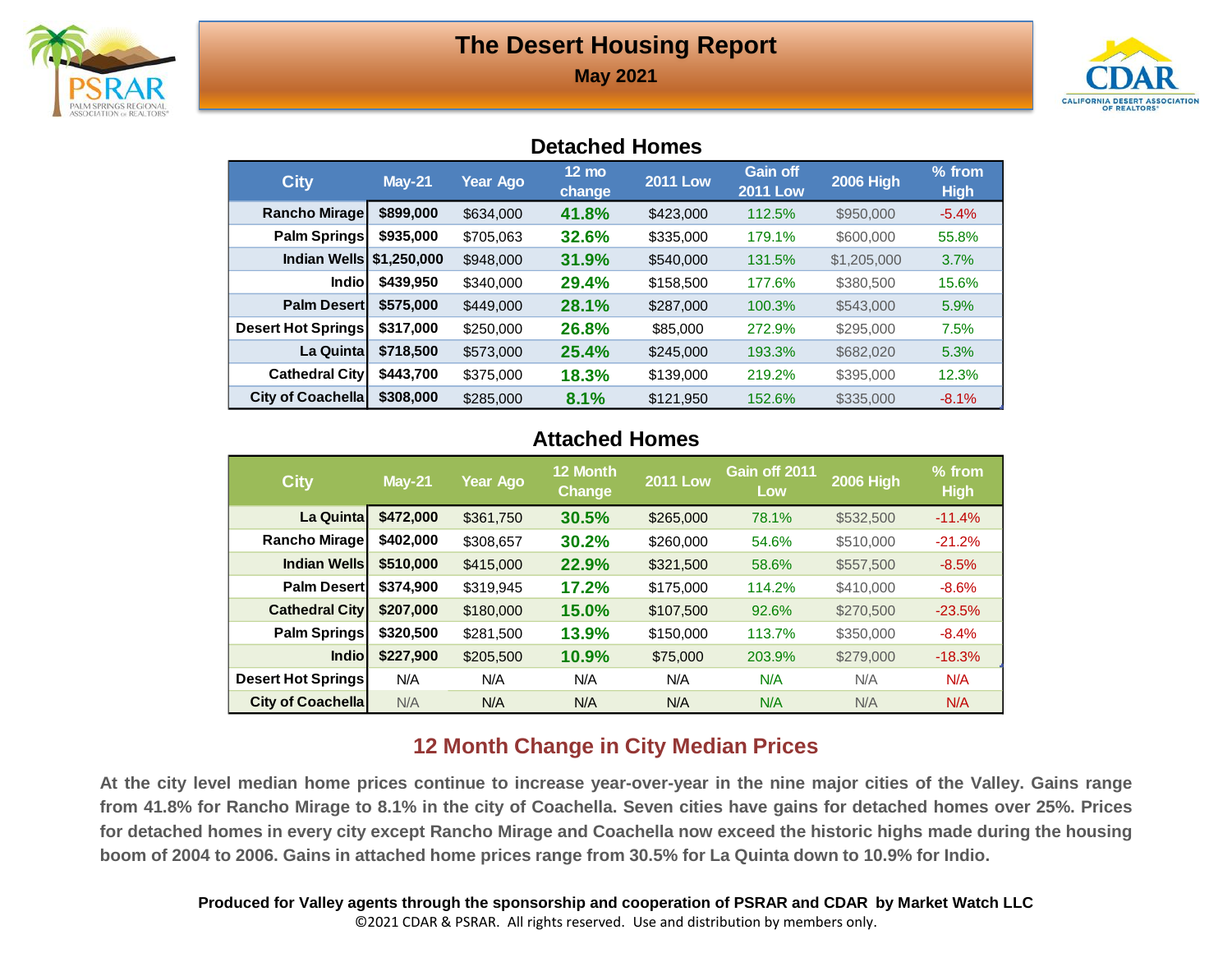**May 2021**





#### **Detached, Attached and Total Sales**



#### **Monthly Sales – 3-month trailing avg.**

The three-month average of total sales, which shows both the seasonality and shorter-term sales trends, continues to hit all-time highs. In May total sales averaged almost 1,300 sales a month. Two thirds of these sales were single-family residences and one third were attached homes. Sales historically reach their peak in May, so we expect these numbers **to reduce somewhat as we go into the summer months.**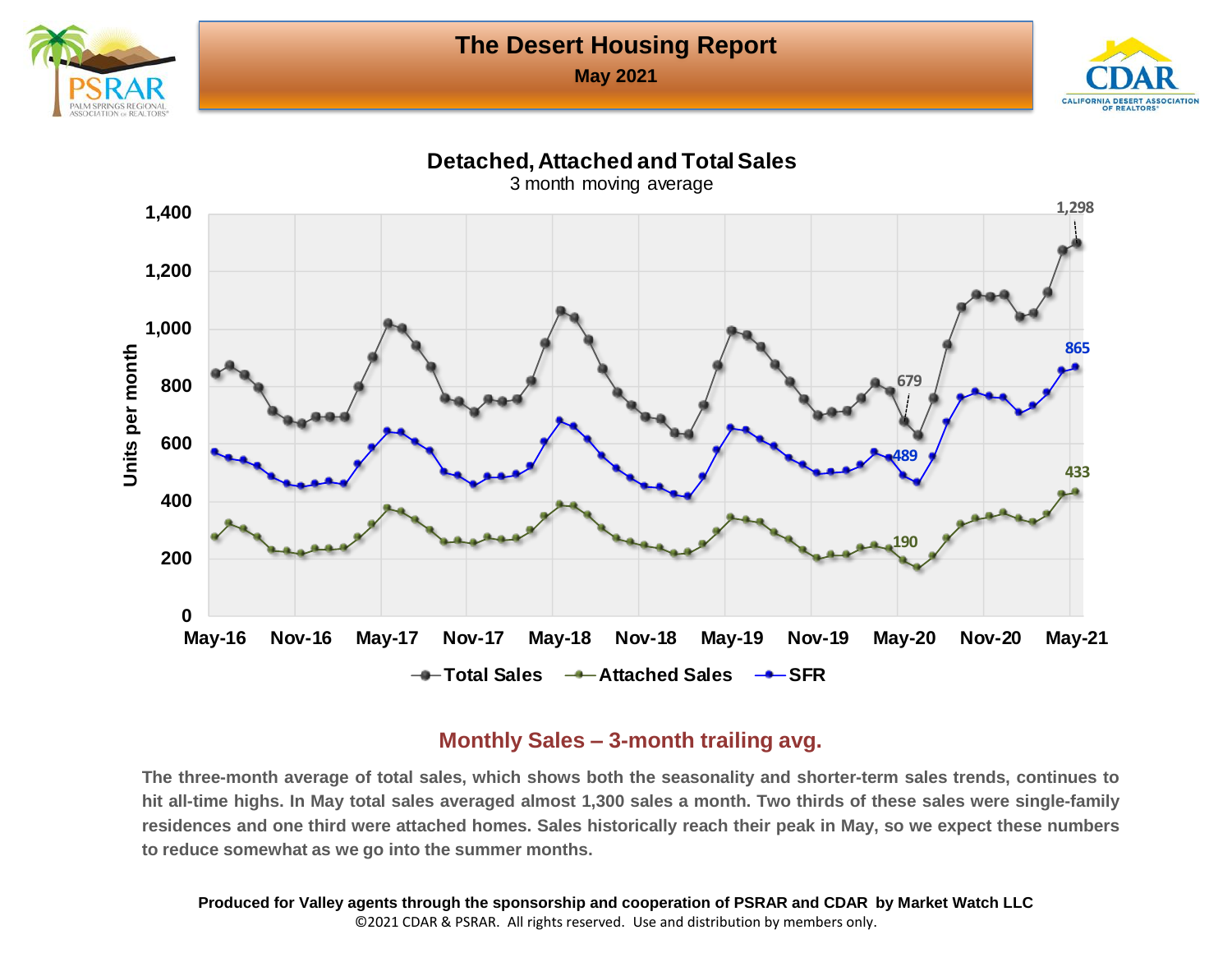

**May 2021**



#### **Detached, Attached and Total Sales**



#### **Monthly Sales – 12-month trailing avg.**

This chart, which displays average monthly sales over the last 12 months, takes out all seasonality and shows the longterm trend of sales. It clearly shows that following the three month decline in sales at the start of the pandemic, sales numbers have been surging for the entire year. Over the last 12 months sales have been averaging slightly more than **1,100 units a month.**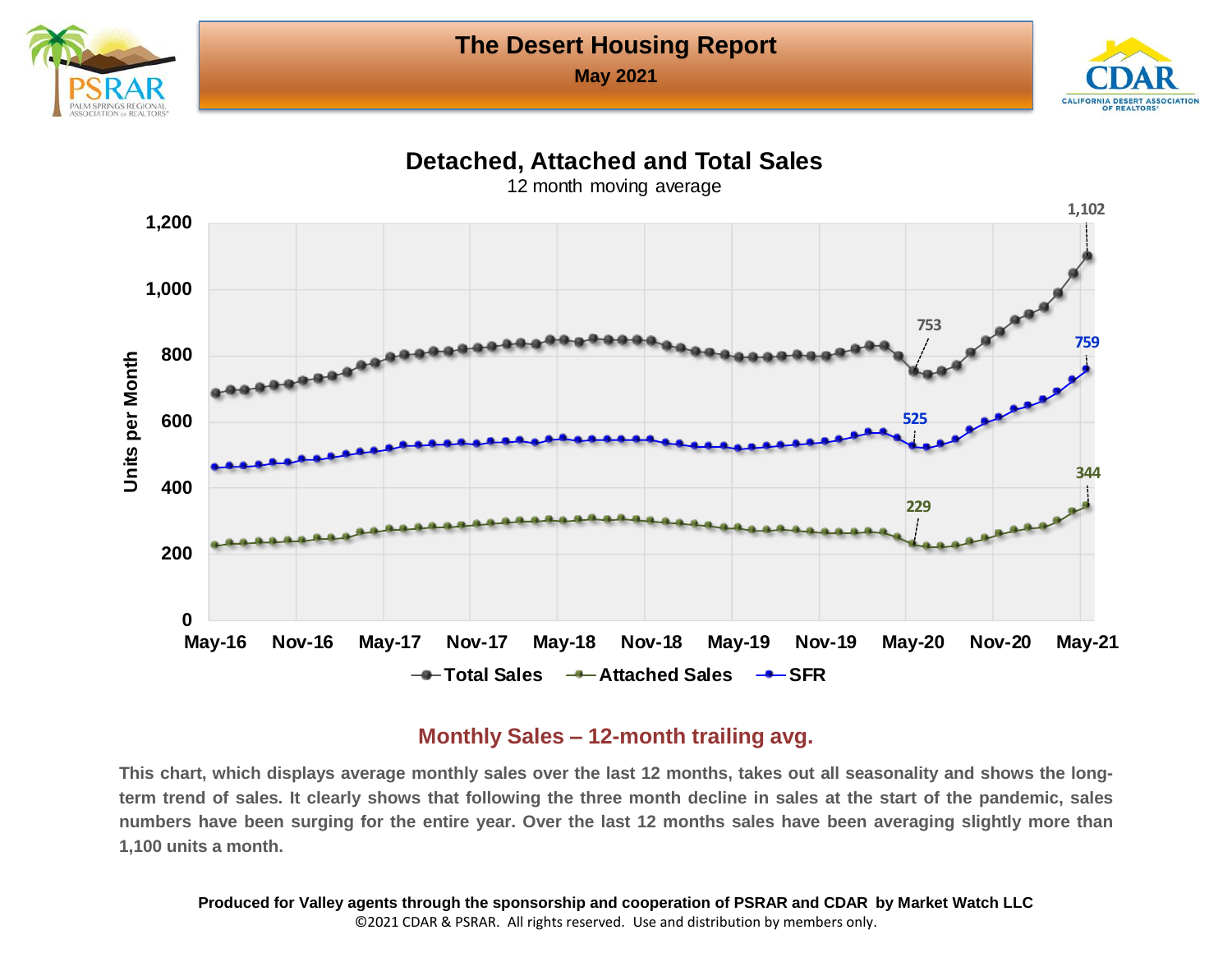

**May 2021**



**3 month avg sales 350 303 300 240 250 226 Units per Month Units per Month 200 162** 142 **150 131** 130 119 **100 85** 89 **<sup>61</sup> <sup>54</sup>** 56 57 **50** 42 **22** 23 **11** 10 9 **4** 4 **0 BERMUDA INDIO** LA QUINTA **PALM DESERT PALM RANCHO THOUSAND CATHEDRAL COACHELLA DESERT HOT CITY SPRINGS SPRINGS DUNES MIRAGE PALMS May 2021 Year Ago**

# **Home Sales by City**

#### **Home Sales by City**

Every city shows an increase in average sales compared to last year. The largest increases continue to be in the resort cities with milder increases in the residential areas. The chart clearly shows that the largest sales increases are in the **cities of Palm Desert and La Quinta. Rancho Mirage has the largest percentage sales increase of 133%.**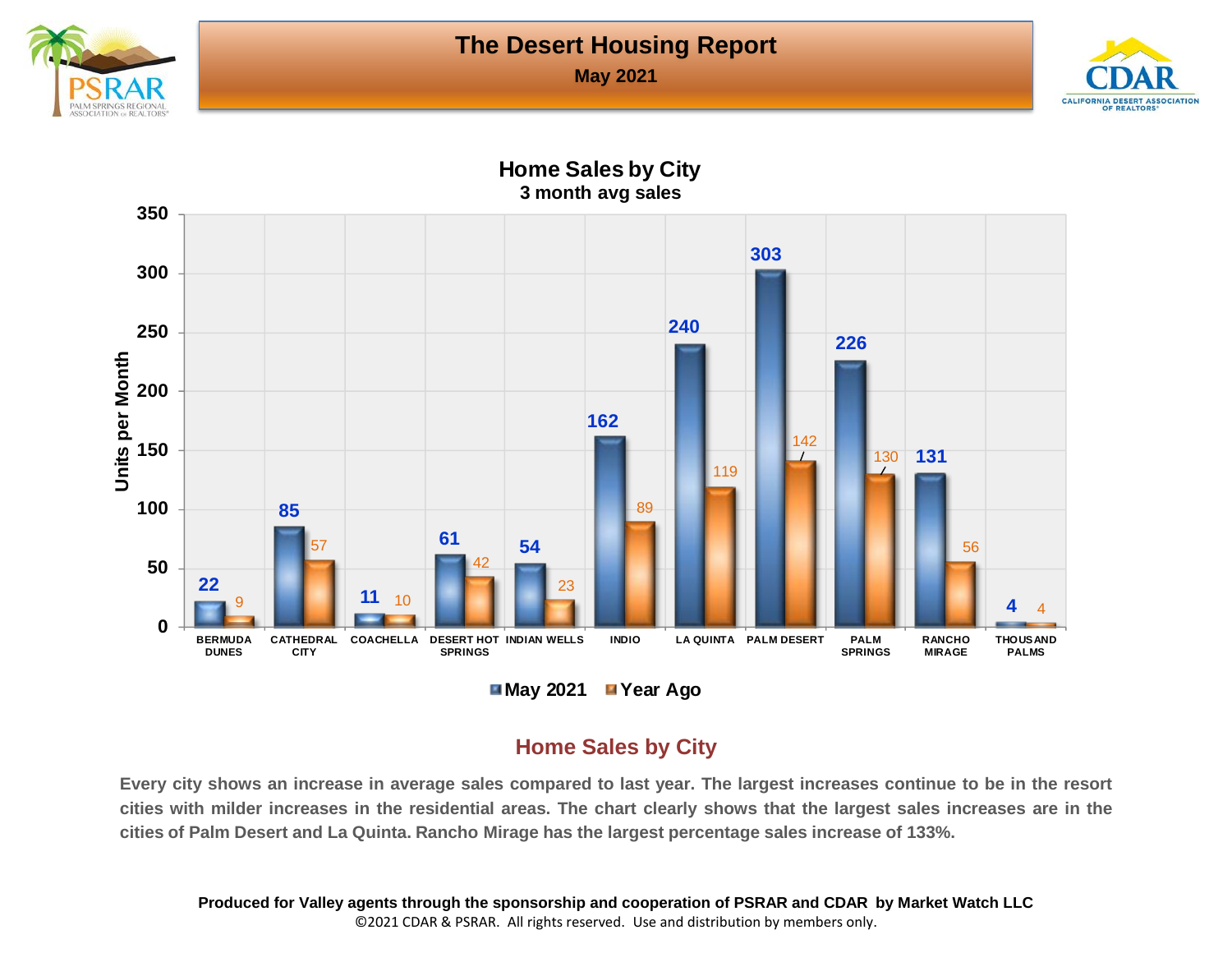

**May 2021**



**Home Sales by Price Range 3 mos avg**



#### **Home Sales by Price Range**

When we measure sales in the different price brackets, we continue to find the largest sales increases in the middle to higher price brackets. Sales of homes under \$300,000 continue to remain low there are fewer homes in these brackets due to the large price increases. Sales of million-dollar plus homes continue to amaze with sales averaging 200 units a month **compared to just 54 units a year ago.**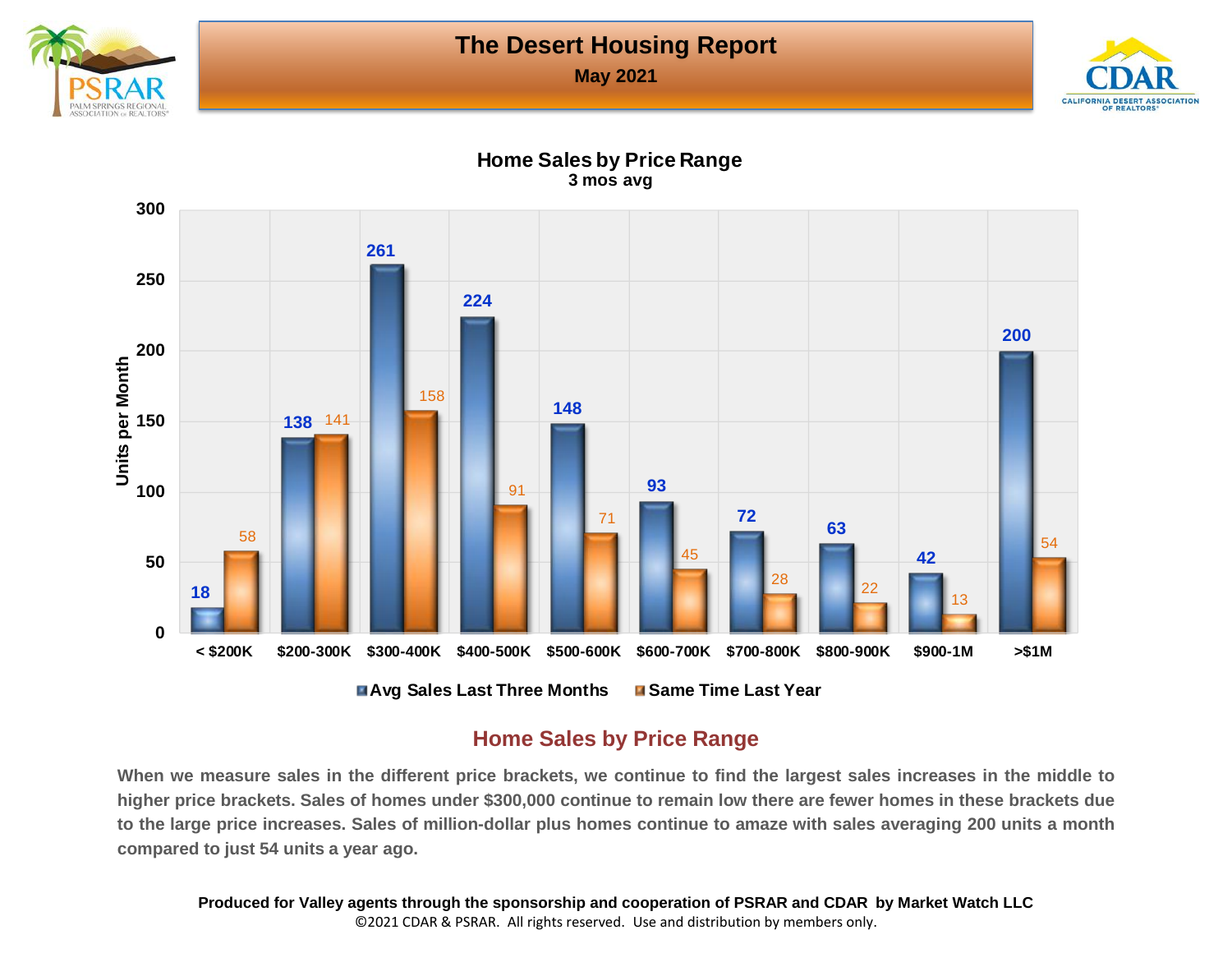

**May 2021**



**Valley Housing Inventory June 1st 2016 to June 1st 2021**



#### **Coachella Valley Inventory**

Despite the growing number of new listings, inventory continues to remain low because high sales are rapidly absorbing these listings. On June 1<sup>st</sup> there were 682 units for sale compared to 2,793 units June 1st of last year. This lack of supply continues to draw home prices higher. As the chart clearly shows we are at the seasonal point where inventory normally declines but this seems almost impossible given the already low number. We continue to believe that new listings will move above normal levels, gradually increasing inventory over the next six months to a year.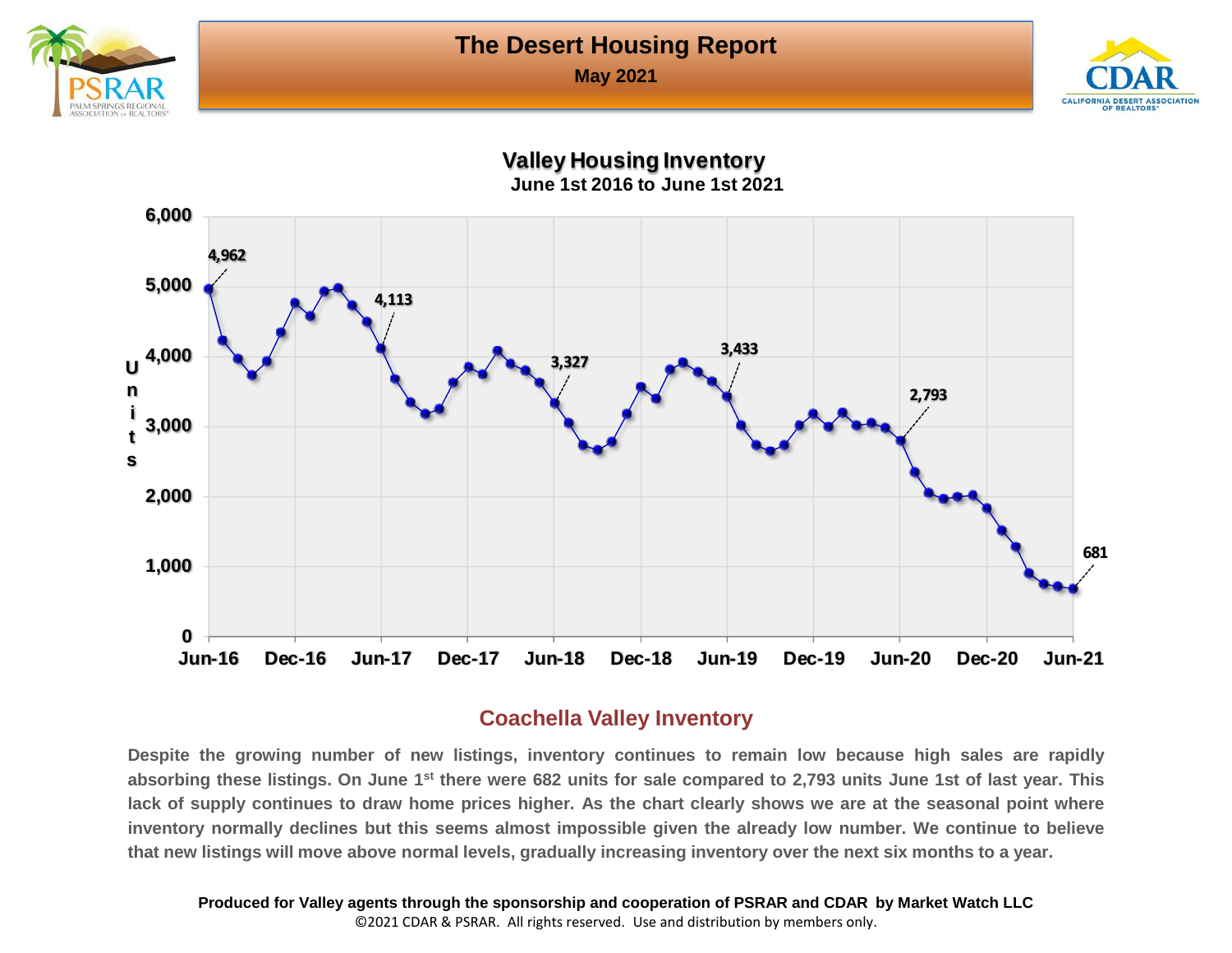**May 2021**







#### **"Days in the Market" and "Months of Sales"**

Since sales remain high and inventory remains low at just under 700 units, the month of sales ratio is now at 6/10 of a month. This is the lowest ratio in history and means that, at the current sales rate, inventory would be completely absorbed in two weeks. A year ago, the ratio was 3.7 months. The median value for "days in the market" in the Coachella Valley is **just 30 days compared to 52 days a year ago.**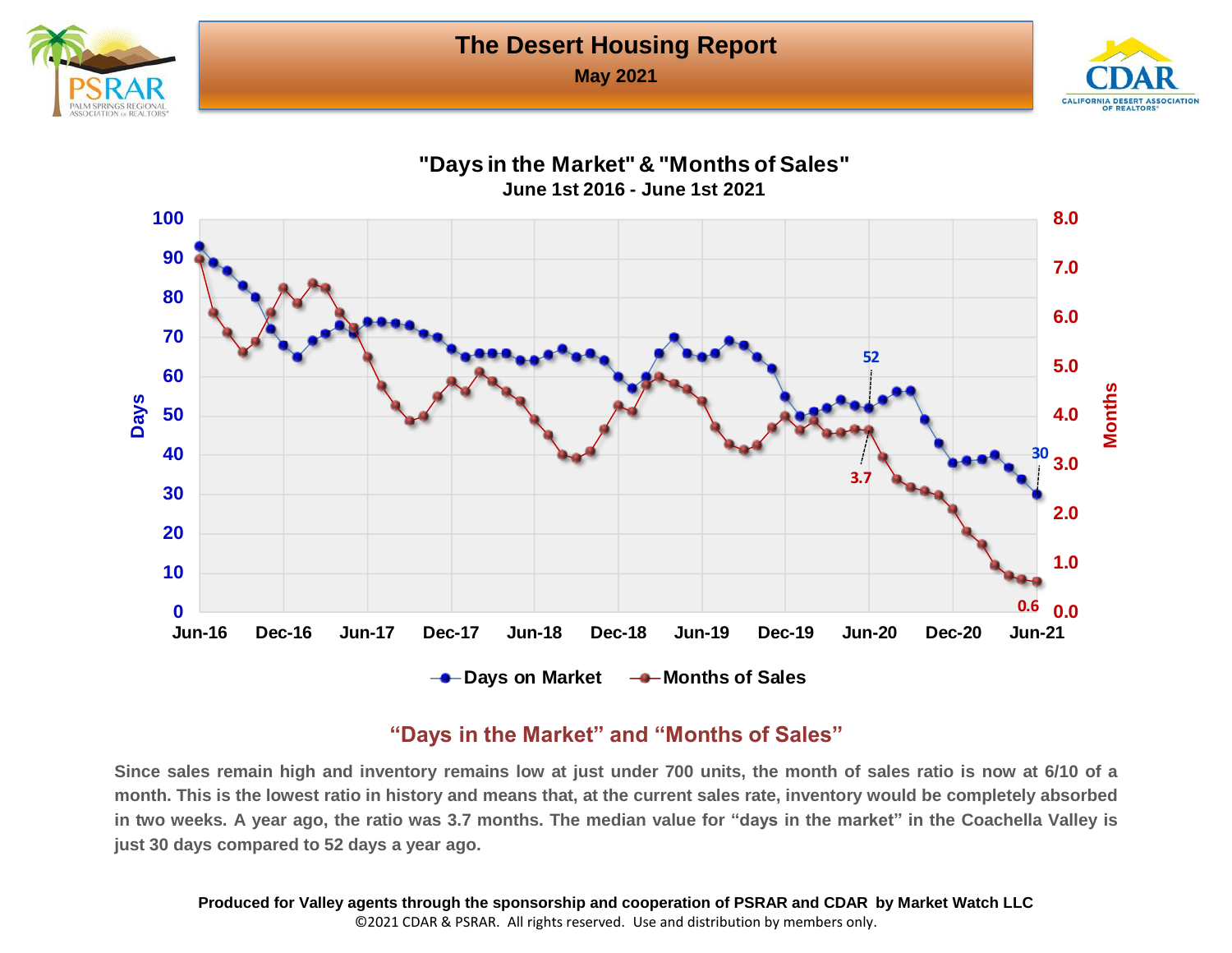

**May 2021**



#### **"Months of Sales" by Price Range uses avg. twelve month sales**



#### **"Months of Sales" by Price Range**

This chart tells the entire inventory story. It displays the month of sales ratios in different price brackets and then compares these numbers against year ago levels. It clearly shows that the ratio remains under 6/10 of a month in all price brackets under \$800,000. After \$800,000 the ratio gradually rises until it reaches 1.4 months in the million-dollar and over **price bracket. This compares to 8.9 months a year ago.**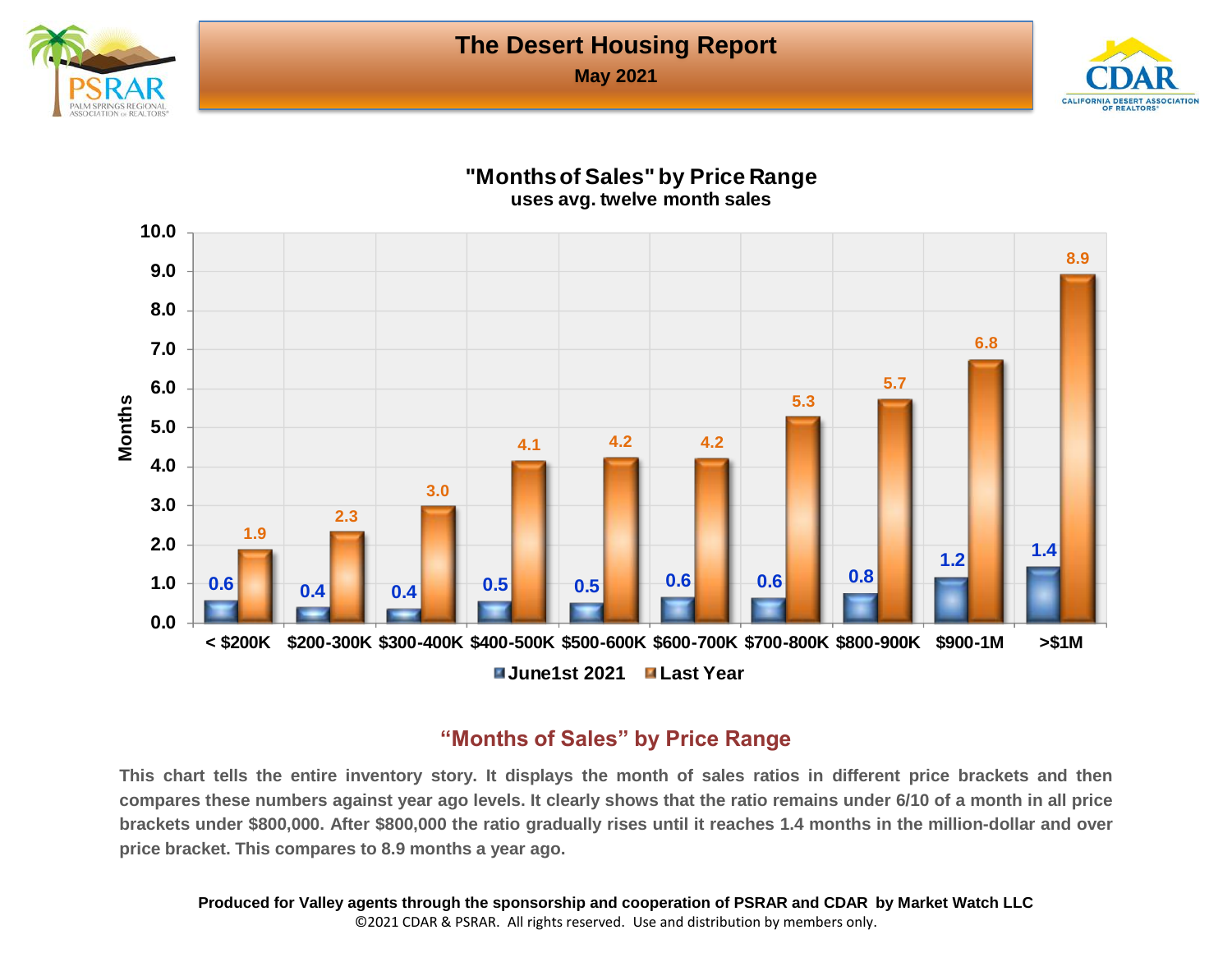

**May 2021**





#### **"Months of S***a***les" by City**

On June 1st the month of sales ratio in every major city of the Coachella Valley were under 9/10 of a month. Even Rancho Mirage and Indian Wells, which normally have high ratios, were just 6/10 of a month and 7/10 of a month respectively. **These compare to 5.2 months and 7.6 months a year ago.**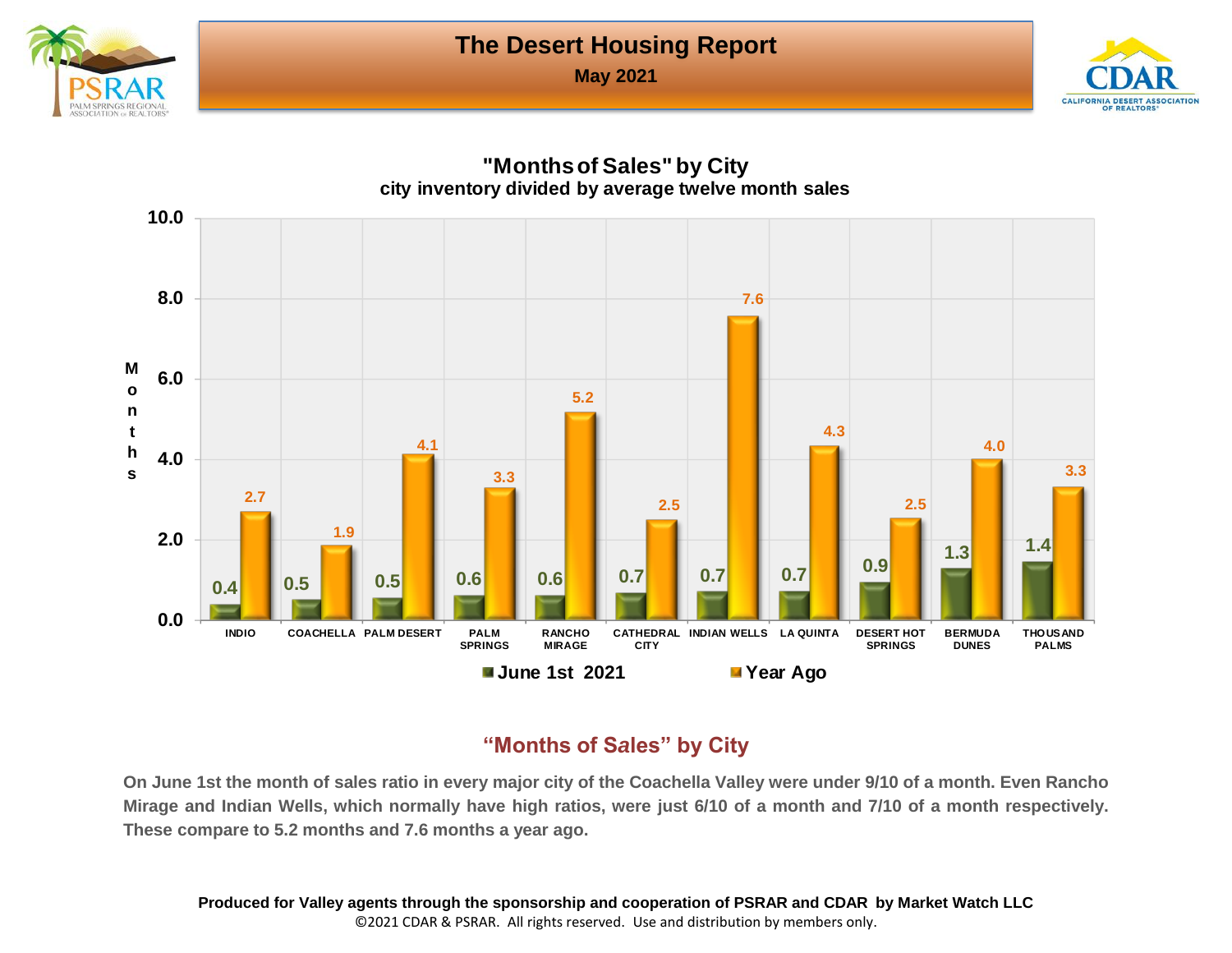





#### **Sale Price Discount from List**

The median value for "Sale Price Discount from List" in May was 0.0%, which is the same discount it had the last three months. The reason the median price discount remains at exactly 0.0% is interesting. The median value is the middle number of all sales in the sample and in this current market more homes are selling at exactly list price than above or **below it. This causes the median number to be exactly zero.**